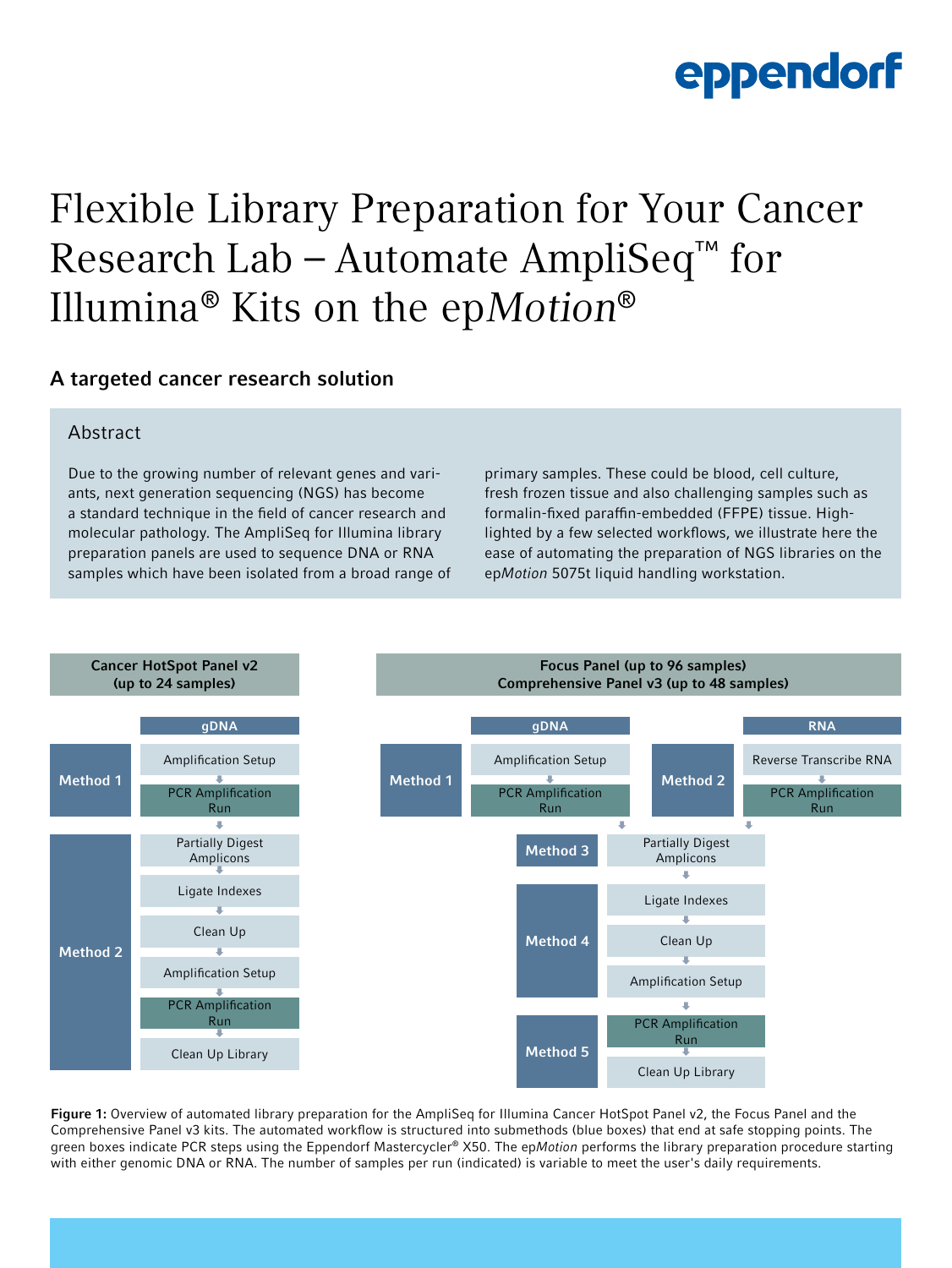Table 1: Consumption of epT.I.P.S.® Motion and LoBind twin.tec 96 plates to process 24 reactions per run. The automated methods are capable of processing variable numbers of samples in less than one day. The hands-on time for setting up the individual sub-methods is roughly 10 minutes.

| <b>Step</b><br>(24 reactions) | <b>Cancer HotSpot Panel v2</b>   |                      |                | <b>Focus Panel</b>               |                      |                | <b>Comprehensive Panel v3</b>  |                      |                |
|-------------------------------|----------------------------------|----------------------|----------------|----------------------------------|----------------------|----------------|--------------------------------|----------------------|----------------|
|                               | Tip<br>Consumption               | Plate<br>Consumption | Time<br>(min.) | Tip<br>Consumption               | Plate<br>Consumption | Time<br>(min.) | Tip<br>Consumption             | Plate<br>Consumption | Time<br>(min.) |
| <b>Method 1</b>               | $50 \mu$ : 24<br>$300 \mu l$ : 0 | $\overline{1}$       | 11             | $50 \mu$ : 12<br>$300 \mu$ : 0   |                      | 6              | $50 \mu$ : 35<br>$300 \mu$ : 0 | $\overline{2}$       | 8              |
| <b>Method 2</b>               | $50 \mu$ : 121<br>300 µl: 250    | $\overline{0}$       | 170            | 50 $\mu$ I: 25<br>$300 \mu l: 0$ | $\overline{1}$       | 54             | 50 µ $: 64$<br>$300 \mu l$ : 0 | $\overline{2}$       | 59             |
| <b>Method 3</b>               |                                  |                      |                | 50 µl: 44<br>$300 \mu l$ : 0     | $\overline{0}$       | 51             | $50 \mu$ : 68<br>$300 \mu$ : 0 | $\overline{0}$       | 57             |
| Method 4                      |                                  |                      |                | $50 \mu$ : 80<br>$300 \mu$ I: 96 | $\mathbf{0}$         | 82             | $50 \mu$ : 80<br>300 µl: 96    | $\Omega$             | 82             |
| <b>Method 5</b>               |                                  |                      |                | 50 µl: 48<br>300 µl: 128         | $\overline{2}$       | 50             | $50 \mu$ : 48<br>300 µl: 128   | $\overline{1}$       | 50             |
| <b>Total</b>                  | 50 µl: $145$<br>300 µl: 250      |                      | 181            | 50 µl: 209<br>300 µl: 224        | $\overline{4}$       | 243            | 50 µl: 295<br>300 µl: 224      | 5                    | 256            |

### Sequencing performance of the automated library preparation using gDNA standards

To demonstrate the performance of the automated methods on the ep*Motion* we performed a library preparation with 8 replicate library preparations of a gDNA standard (Coriell Institute) which were sequenced on the Illumina MiSeq® with 2×150bp reads. All 8 replicates show the genotypes which are expected with this standard gDNA extract (table 2), resulting in a 100% call rate concordant to reference data. The sequencing coverage across all amplicons of the Cancer HotSpot Panel v2 is shown in figure 2.

Table 2: Sequencing data from 8 replicate libraries, which were automatically prepared from a gDNA standard using the ep*Motion* 5075t and the AmpliSeq for Illumina Cancer HotSpot Panel v2.

|                                        | epMotion replicate |              |                |                |                |                |                |              |
|----------------------------------------|--------------------|--------------|----------------|----------------|----------------|----------------|----------------|--------------|
|                                        | 1                  | 2            | 3              | 4              | 5              | 6              | $\overline{7}$ | 8            |
| Number of single nucleotide<br>variant | 9                  | 9            | 9              | 9              | 9              | 9              | 9              | 9            |
| Number of multi nucleotide<br>variant  | $\mathbf{1}$       | $\mathbf{1}$ | $\overline{1}$ | $\overline{1}$ | $\overline{1}$ | $\overline{1}$ | $\mathbf{1}$   | $\mathbf{1}$ |
| <b>Number of indel variants</b>        |                    | $\mathbf{1}$ | $\overline{1}$ | $\mathbf{1}$   | $\overline{1}$ | $\mathbf{1}$   |                | 1            |
| Rate                                   | 100%               | 100%         | 100%           | 100%           | 100%           | 100%           | 100%           | 100%         |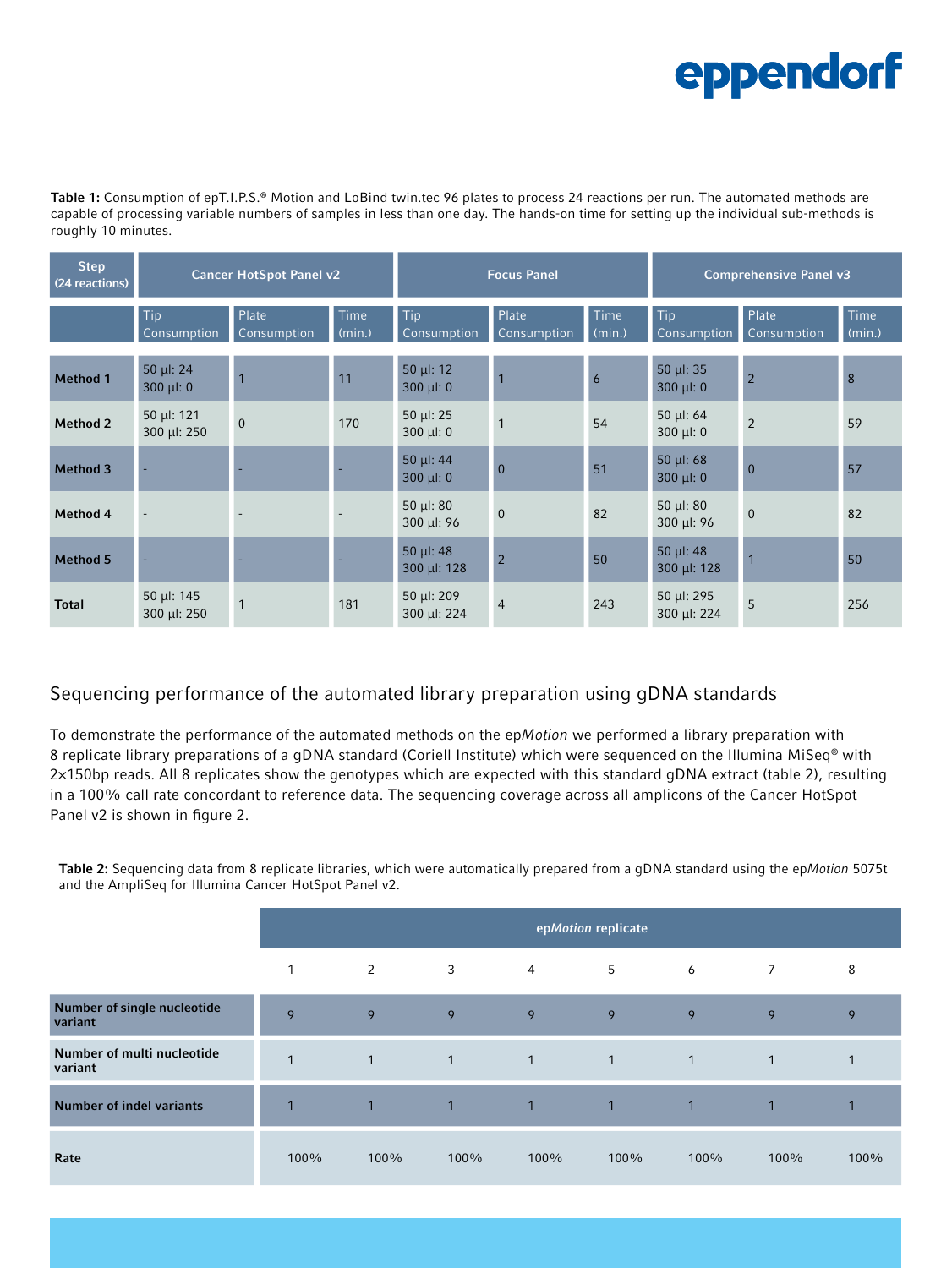



amplicons which are targeted with the AmpliSeq for Illumina Cancer HotSpot Panel v2.

Table 3: Minimum reagent requirements for a run with 24 reactions. For the Focus panel and Comprehensive v3 panel, the volumes shown are split among 12 samples running the RNA and DNA version of the protocol. For the Cancer HotSpot Panel v2 the calculation is based on a run with 24 reactions for a DNA pool each. The volumes provided are sufficient for a run with 24 reactions on the ep*Motion*. However, the volumes could become limited if a kit is used in multiple runs.

| <b>Ampliseq for Illumina</b>                                                             | <b>Cancer Hotspot</b><br>Panel v2                      | <b>Focus Panel</b>       | Comprehensive<br>Panel v3     |                               |
|------------------------------------------------------------------------------------------|--------------------------------------------------------|--------------------------|-------------------------------|-------------------------------|
| Kit name/Manufacturer                                                                    | Reagent                                                | 24 reactions<br>(DNA)    | 24 reactions<br>$(DNA + RNA)$ | 24 reactions<br>$(DNA + RNA)$ |
| Ampliseq cDNA Synthesis                                                                  | 10x AmpliSeq RT<br>Enzyme Mix                          |                          | $13 \mu$                      | $13 \mu$                      |
| for Illumina / Illumina / #0022654                                                       | 5x AmpliSeq cDNA<br><b>Reaction Mix</b>                |                          | $27 \mu$                      | $27 \mu$                      |
|                                                                                          | 5x HiFi Mix                                            | $98 \mu$                 | $64$ µl                       | 120 µl                        |
|                                                                                          | FuPa Reagent                                           | $52 \mu$                 | $64$ µl                       | $64$ µl                       |
| AmpliSeq Library PLUS for Illumina                                                       | <b>Switch Solution</b>                                 | $100 \mu$                | $112 \mu$                     | 112 µl                        |
| (96 rxns)/ Illumina / #200190102                                                         | <b>DNA Ligase</b>                                      | $52 \mu$                 | $64$ µl                       | $64$ µl                       |
| (24 rxns)/ Illumina / #200190101                                                         | 10X Libray Amp Primers                                 | $122 \mu$                | $122 \mu$                     | $122 \mu$                     |
|                                                                                          | 1X Lib Amp Mix                                         | $1092.6 \mu$             | 1094 µl                       | 1094 µl                       |
|                                                                                          | Low TE                                                 | 754 µl                   | $1327$ µl                     | $1327$ µl                     |
| AmpliSeq Cancer HotSpot Panel v2 for<br>Illumina / Illumina / # 20019161                 | 5X AmpliSeq Cancer HotSpot<br>v <sub>2</sub> Panel     | 98 µl                    |                               |                               |
| AmpliSeq Focus Panel for                                                                 | 5X AmpliSeq Focus DNA<br>Panel Pool 1                  |                          | $50 \mu$                      | $\overline{a}$                |
| Illumina / Illumina / #20019164                                                          | 5X AmpliSeq Focus RNA<br>Panel Pool 1                  | $\overline{a}$           | $50 \mu$                      | $\overline{a}$                |
|                                                                                          | 2X AmpliSeq Comprehensive<br>Panel v3 DNA Panel Pool 2 | $\overline{\phantom{a}}$ | $\overline{a}$                | $64$ µl                       |
| AmpliSeg Comprehensive Panel v3 for                                                      | 2X AmpliSeq Comprehensive<br>Panel v3 DNA Panel Pool 2 | $\overline{\phantom{a}}$ | $\overline{a}$                | $64$ µl                       |
| Illumina / Illumina / #20019109                                                          | 5X AmpliSeq Comprehensive<br>Panel v3 RNA Panel Pool 1 | $\overline{\phantom{a}}$ | $\overline{a}$                | $28$ $\mu$                    |
|                                                                                          | 5X AmpliSeq Comprehensive<br>Panel v3 RNA Panel Pool 1 | $\overline{\phantom{a}}$ |                               | $28$ µ                        |
| AmpliSeg CD indexes set A for Illumina<br>(96 indexes, 96 samples) / Illumina /#20019105 |                                                        | $4 \mu l (x24)$          | $4 \mu l (x24)$               | $4 \mu l (x24)$               |
| Agencourt <sup>®</sup> AMPure XP bead/<br>Fisher Scientific® / NC9959336 or A63881       |                                                        | 2965 µl                  | 3730 µl                       | 3730 µl                       |
| Vapor Lock® / Qiagen® / 981611                                                           |                                                        | $254$ µl                 | 380 µl                        | 380 µl                        |